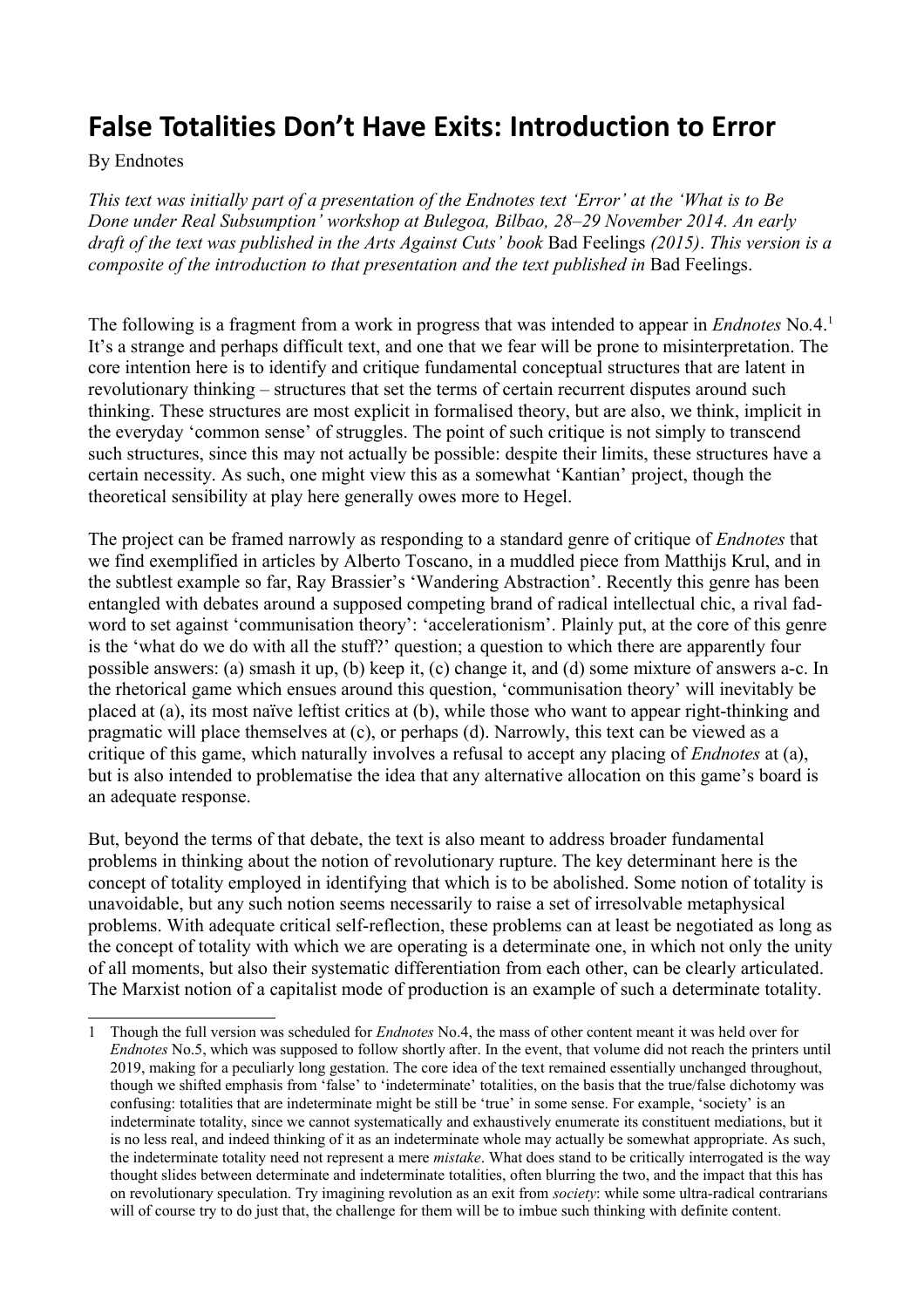But there is often a slide from this determinate notion to another one, where the whole that is to be superseded is posited as a sort of indeterminate 'absolute', underlying and saturating every particular of our problematic. When this occurs, those metaphysical problems become monstrous, condemning us to the infinite working-through of variants of traditional theological problematics, searching for an 'exit' where there can be none. We call the projection of such totalities 'false totalisation', since the projected totality is contentless, an indeterminate 'all' involving no real articulation of its moments.

Thinking which confuses capital's domination of the world at large, and its possession of the apparatuses of human reproduction, with a generalised logico-ontological 'subsumption' of all particulars, tends to be entwined with a false totalisation, and for this reason in particular is to be criticised. The determinate totality which is the capitalist mode of production does not, and will never, saturate the entire human world, let alone the natural one. But it does possess human reproductive apparatuses in general, at a planetary level. And it follows from this that our very being will be at stake in any supersession of the capitalist mode of production.

As to the concept of 'error' that titles this text, we have yet to work this through with enough precision for it to be worthy of debate, but it can be said provisionally at least that it is derived from the technical notions of error at play in the strange ontology of statistics, and in engineering, where it represents not a mere mistake, but an *objective disparity*. It is intended on the one hand as a sort of negative identification of the gulf between particular practices that are materialised within the stuff of capitalist societies, and a communist refiguring of human practice in general, and on the other hand as an identification of the objective disparity between real processes of revolutionary change and our capacity to conceptualise them. These two disparities are closely related.

We will end this introduction with a few rough propositions that have not yet been adequately developed in the fragment below, but which might prove fodder for debate this weekend:

# **Proposition 1:**

Projective imaginings of both a general managed transition beyond capitalism – in which a singular thread of decision applies globally – and a singular, spontaneous, insurrectionary break with it, are effects of the conceptual artefacts necessarily produced by the impossibility of consistently or adequately thinking through the end of a totality. Both are equally the offspring of unavoidable but inadequate abstractions. There's thus little point in arguing over which one is the better.

## **Proposition 2:**

If both above projections are structurally constrained to being mere fantasies, this basic conceptual problem is only compounded by historical conditions in which there exists no significant readyconstituted social subject with the overcoming of the mode of production as its notional goal. The absence of such a subject underlines the fact that seemingly common sense, pragmatic ideas about a globally planned transition are just as fantastical as their ostensible alternatives.

## **Proposition 3:**

This, of course, doesn't mean we should think that a revolution will have to happen 'by accident'.

# **Proposition 4:**

If neither process nor event can adequately capture what the end of a totality would look like, nor will forging some mere conceptual admixture of the two ultimately solve the problem, since concepts are immiscible.<sup>[2](#page-1-0)</sup> This is equally true of origin.

<span id="page-1-0"></span><sup>2</sup> That is to say: concepts can only meaningfully be brought together by further mediating terms which identify their relations while allowing them to retain their distinctness.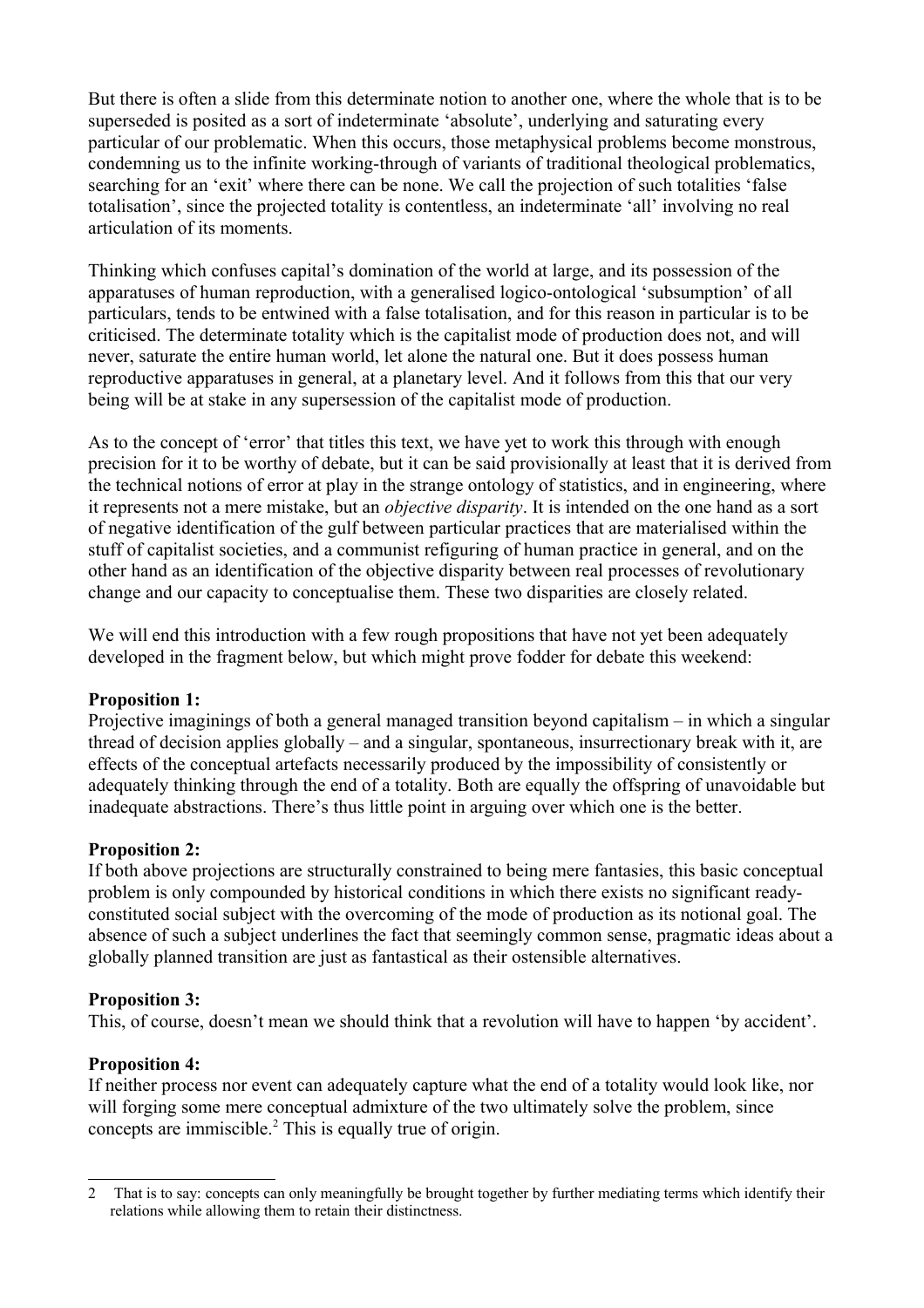# **Proposition 5:**

The impossibility of adequately thinking this problem through on the basis of mere concepts should not be mistaken for a concrete impossibility. The origin of the capitalist mode of production was impossible in a similar way, yet it still happened. In current global conditions, with ecological crisis, sputtering economies and mounting surplus population.

## **Error**

In a world whose social forms are shaped by capital, it is perhaps to capital that we should look for explanation of the material imprints and patterns left by those forms – not just in the production process itself, but also in all the implications of this process as it unfolds across the globe. If capital moulds social relations to its ends and means, those relations in turn mould the stuff of the world. And if the affordances of that stuff enable and limit our activity, our own capacities must thus be seen as in part defined by capital. From this there follows a conundrum in the communist imaginary: absent the constitutive social forms of capitalist society, what will people do about all the stuff of the capitalist world and the parameters it gives to their action and behaviour? How will they be able to work with these things to reproduce themselves, without being compelled to reverse engineer the social relations that have inscribed themselves in them?

This intractable question invites two troublesome answers. Either:

1. Given the depth of penetration of the effects of capital into the very material structure of the world, it will be necessary to break directly with the entire structure of things as given, since anything less than this will amount to a perpetuation or return of capitalist social relations. Or, 2. Given the general human dependence on capitalist infrastructure, it will be necessary to take a pragmatic approach, keeping this infrastructure running while we grapple with the Herculean political problem of managing and coordinating some global transitional phase.

From the standpoint of the first answer it will be said in response to the second: keeping such infrastructure running would be tantamount to keeping capitalism in general running, since such things cannot be extricated from the global capitalist system. And from the standpoint of the second it will be said in response to the first: to advocate some immediate break with the material structure of the capitalist world in general is to advocate a gigantic global humanitarian disaster, since there is no other ready means for dealing with the needs of seven billion people.

These contrary standpoints, for all the difference between a homely common sense and a rigorous principle, have at least one common implication: insofar as the future is foreseeable on the basis of things as currently given, it is capitalism or else. If the affordances of the world are shaped by the imprint of capital, this currently gives and forecloses the horizon. Thus, at the limit of Hercules' labours there's still an inscription that says *nec plus ultra*: nothing else beyond but an ineffable negativity. And whether they liked it or not, our intransigents, for their part, would quickly be confronted with all the pragmatic problems of carving some path through all this crud. If the capital-constrained vectors written into the stuff of the world lead indefinitely towards the horizon, communism must be projected as an indeterminate, far-off break in these vectors. And as to the exact placement or character of that break: infinitesimals of sectarian fun await those who try to take up a strict position – or consign some opponent to one – on such matters.

# **Antinomies of Communist Thought**

If we squint our eyes this problematic resembles another – the one with which Marx grapples in the section of *Capital* on 'so-called primitive accumulation.' Given that capital is a systematic interrelation of moments which posits its preconditions as a primary result, this confronts us with a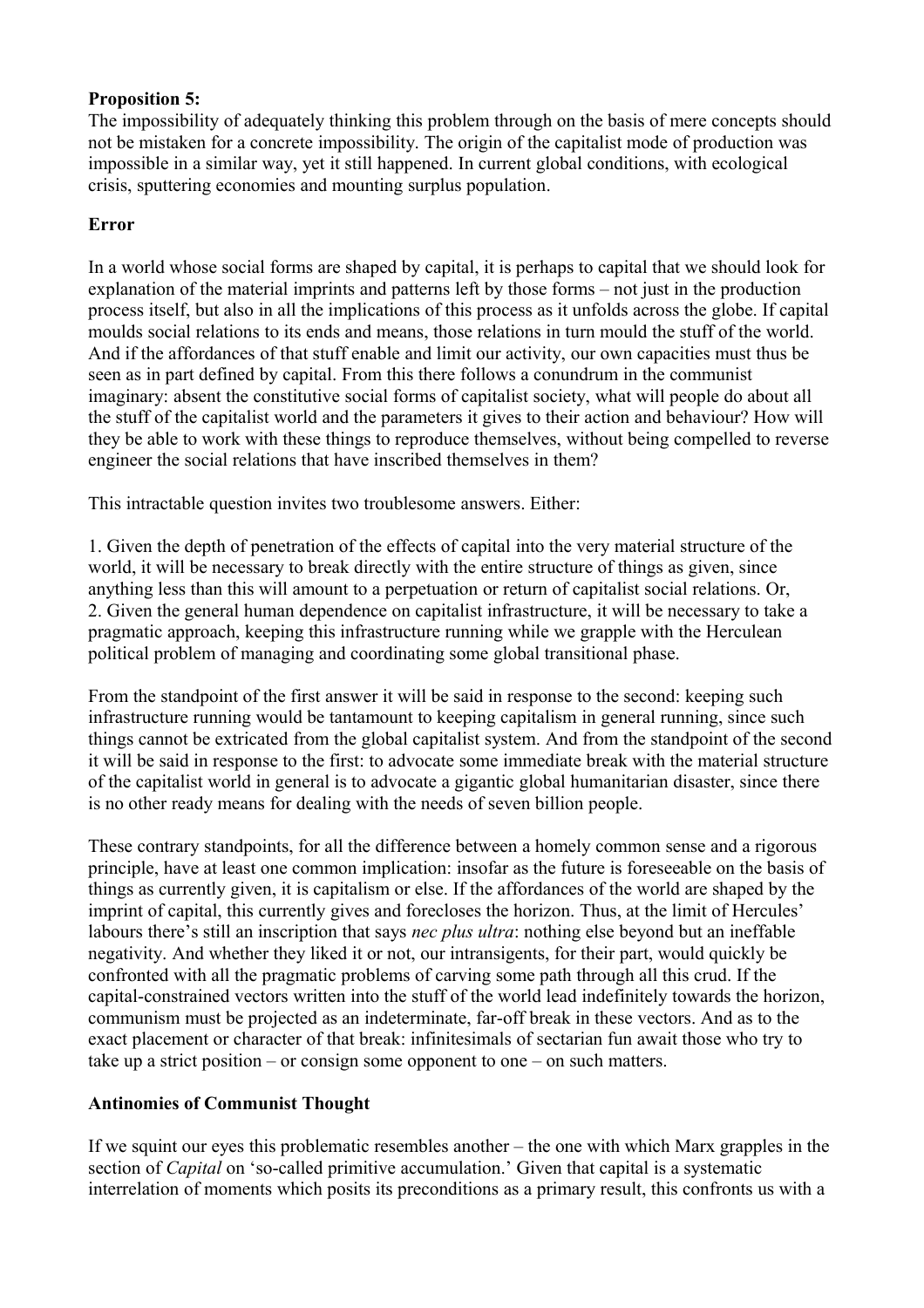question: how could such a thing originate in the first place? This is an instance of the problem of bridging the gulf between any synchronic theory and a diachronic account of the same totality – or, more broadly, of the ancient and intractable philosophical problem of how to think becoming. Considered synchronically, given that all moments of the totality are simultaneously necessary, in all their systematic relations, the problem of origin appears absolute: capital must have sprung fully formed into the world, and it can't have existed at all a mere instant prior to this. But considered in diachronic terms this claim appears irrational: though little moments of genesis are part of the overall continuity of things, historical development doesn't produce miracles. Marx avoids this problem by reducing the question to that of the historical separation of producers from the means of production – something for which a history can be narrated, and which the synchronic analysis has demonstrated to be a fundamental prerequisite for generalised capitalist production.

In strict theoretical terms, however, this move is inadequate, since it only sidesteps the question of the origin of the system of forms of value that mediate the separated relation of producers and means of production. This separation is a necessary, but not sufficient, condition for the capitalist mode of production. Thus we can ask whether a different – non-capitalist – mode of production might have been possible on the basis of this simple separation if, for example, capital's selfvalorisation had been absent as motive force. However, rather than getting caught up in such speculation, we might provisionally bracket this problem as merely an unavoidable theoretical artefact of a nonetheless necessary distinction. We know, after all, that capitalism did come to be, and Marx's account of this history is a plausible one. To push further on the problem might look like philosophical onanism – and, of course, it's better to attend to the actual world.

But if, on the basis of a synchronic grasp of capital as totality, the origin presents itself as a problem, or historically as a sort of 'miracle', something similar is true of capital's demise. On the strict basis of capital's systemic integrity, its demise is unthinkable, and thus, when postulated, tends to take the abstract form of a pure rupture. And there results a strong temptation to recoil from this thought into assuming instead the concrete impossibility of anything so absolute, anything so mystical: of course, some intermediate phase must be postulated and the purity of such a rupture diminished; more pragmatic steps must be taken... Yet no amount of common-sense transitioning can bridge from what is to what is not without still implicitly posing the problem of when specifically the break takes place – the problem, if framed in this way, does not go away. The theoretical effects of the synchronic/diachronic distinction appear again, now resembling one of Zeno's paradoxes.

So, again, we might bracket such matters as theoretical artefacts, and as not necessarily referring to any literal historical truth, much as the axiomatic projection of a single infinite flat plane can occur as an artefact of Euclidean geometry without rendering that geometry useless in the face of the nonflatness of the world. And let's try to resist pictorialising this necessarily abstract concept of a pure final rupture in the concrete world of our revolutionary imaginary, for the resulting visions are guaranteed to be facile, simply depicting this abstractness. Against such imaginings, the commonsense recoil to faith in 'transition' is understandable. Yet it will always be susceptible to the impertinent prodding of a theoretical absolutism which correctly perceives that, in itself, no amount of transition can amount to a rupture.

# **A Rube Goldberg Contraption**

Now, let's recall that capital itself was the only totality at stake in all that questioning; not yet even capitalist society, let alone the things that bear the imprint of that society. If the simple question of thinking capital's demise on the basis of its systemic integrity leads us into metaphysical conundrums (a problem that no amount of crisis theory can solve of its own accord), it would seem reasonable to reframe the question on other bases, such that we no longer assume the very thing we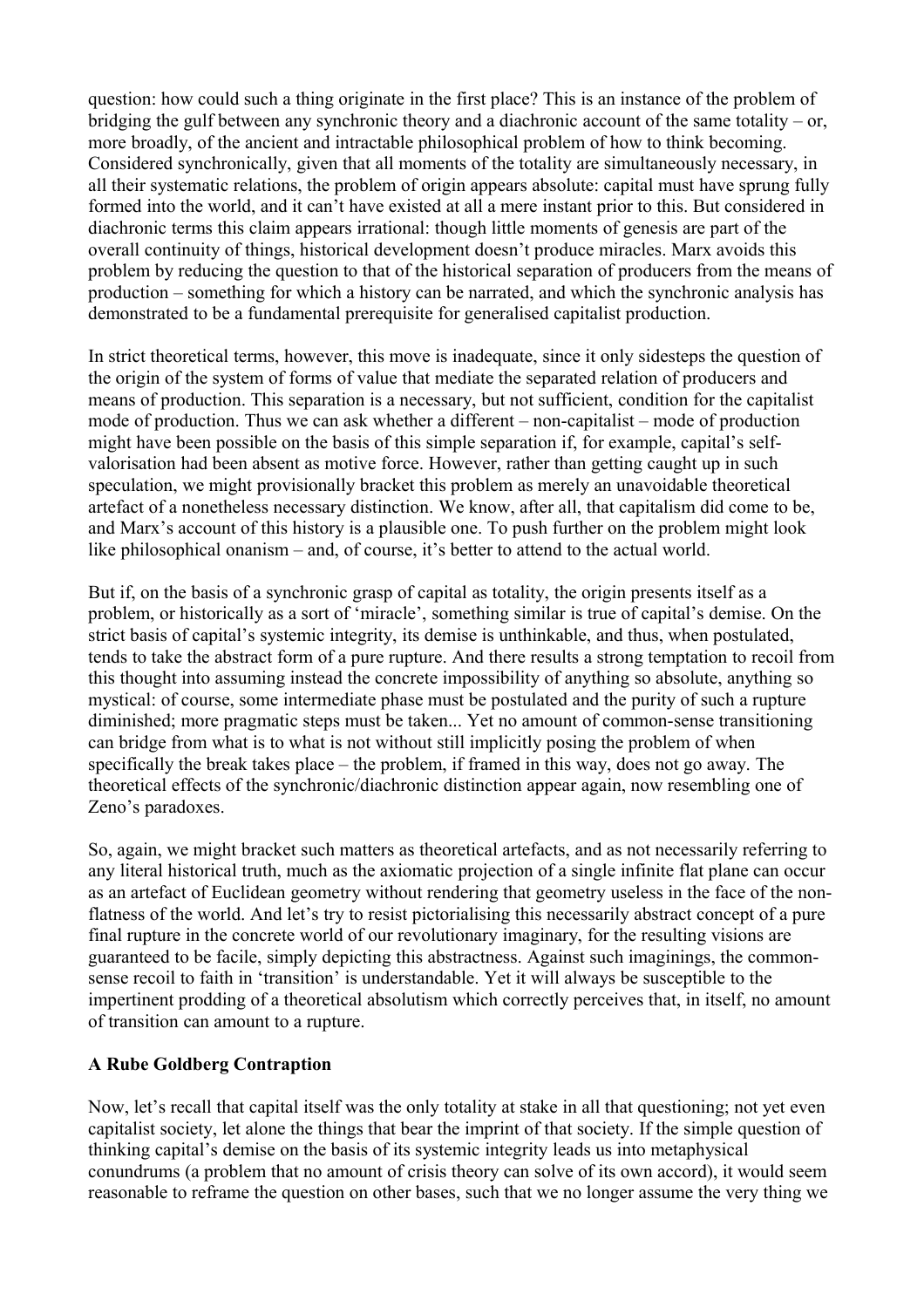want to negate. If capital's totality is restrictable to the various phases in its circuit, there's surely plenty else out there that we depend upon: can't we plant our feet in 'nature' or 'the commons' or 'the autonomy of the working class' or 'humanity,' from whence we can swivel our analytical instruments and look at capital from the outside as something subject to forces other than itself? From here it looks all artifice. How could we have been so foolish as to start from a position whose assumption was the eternalisation of the very thing whose demise we wanted to think?

So we marshal all our forces – nature, the commons, the autonomy of the working class, humanity, etc. A mere mode of production can never be a match for such a formidable army. But it's impossible to form battle lines when both antagonists are spread all over the place. What's more, the capitalist side is running the other's logistics... . Particularistic and contingent as this totality may look – when measured up against the empty universality of such bald abstractions – if we are to take a realist survey of the forces at play, we're compelled to note that this mode of production is necessary for the reproduction of such antagonists as it meets. And thus it is easily master of the entire strategic terrain. This mere mode of production has miraculously made itself once more into the Absolute of this problematic: from the perspective of action it fills the whole horizon, and communism has been reduced again to an abstract messianism.

Thus our world appears capitalist through-and-through. We can now apply a philosophical lacquer to our new-found realism; a viscous solution of such things as 'reification' and 'subsumption', as is the wont of a particular kind of philosophically oriented Marxism which can be traced back at least to Lukács's reification essay. This type of Marxism revels intellectually in projecting some subsumption of the world, without remainder, into a monolithic totality, of which the essence is capital or one of its avatars. Since all is tendentially subsumed in this totality, our elementary philosophical problem of thinking becoming now takes on grander proportions – for no particularisation of a totality is conceivable when it is absolute, projected across the breadth of social being and into the depths of its material imprints. Thus revolutionary thinking is faced with a version of a theological problematic: immanence vs. transcendence. If communism is immanently produced within a capitalist world, how is it not to be just a perpetuation of capitalism? If communism transcends this world, how are we to get there, given the depth of our subsumption within capitalism? It is necessary to think the impossible passing-over of a limit, the workingthrough of a contradiction: immanent transcendence. It's a seductive problem that lends itself to no end of forlorn and playful manipulation. But even play gets boring eventually, and boredom is a mode of critique.

So let's retrace our steps to the beginning, and throw our thoughts again speculatively at the crud of the world. The application in which I write this is developed by volunteers. Within sight, there's a garden on wasteland reclaimed by local residents. The route that leads north-south from here has connected not just capitalist conurbations, but also medieval towns and hamlets. The kinds of vessels whose shards litter deep layers of the earth are still currently in use, with the same affordances. The spaces between these words were invented by feudal scribes. To the north, the woodless hills that roll either side were cleared not by capital, but by neolithic people. If capital is the motive factor in shaping social forms which in turn leave their imprint on all the stuff of the world, we would of course be distinctly overestimating its spread and power if we really thought that there was nothing here that was not referable to – and explicable in terms of – capital. To theoretically project capital's totalisation beyond what capital can legitimately explain is to make a false – merely imaginary – totalisation. The crud of the world, with its limits and affordances, extends far beyond capital's horizon.

## **Poor Miserable Heath Robinson**

Yet there's a truth pictorialised in such false totalisations. While it doesn't encompass all the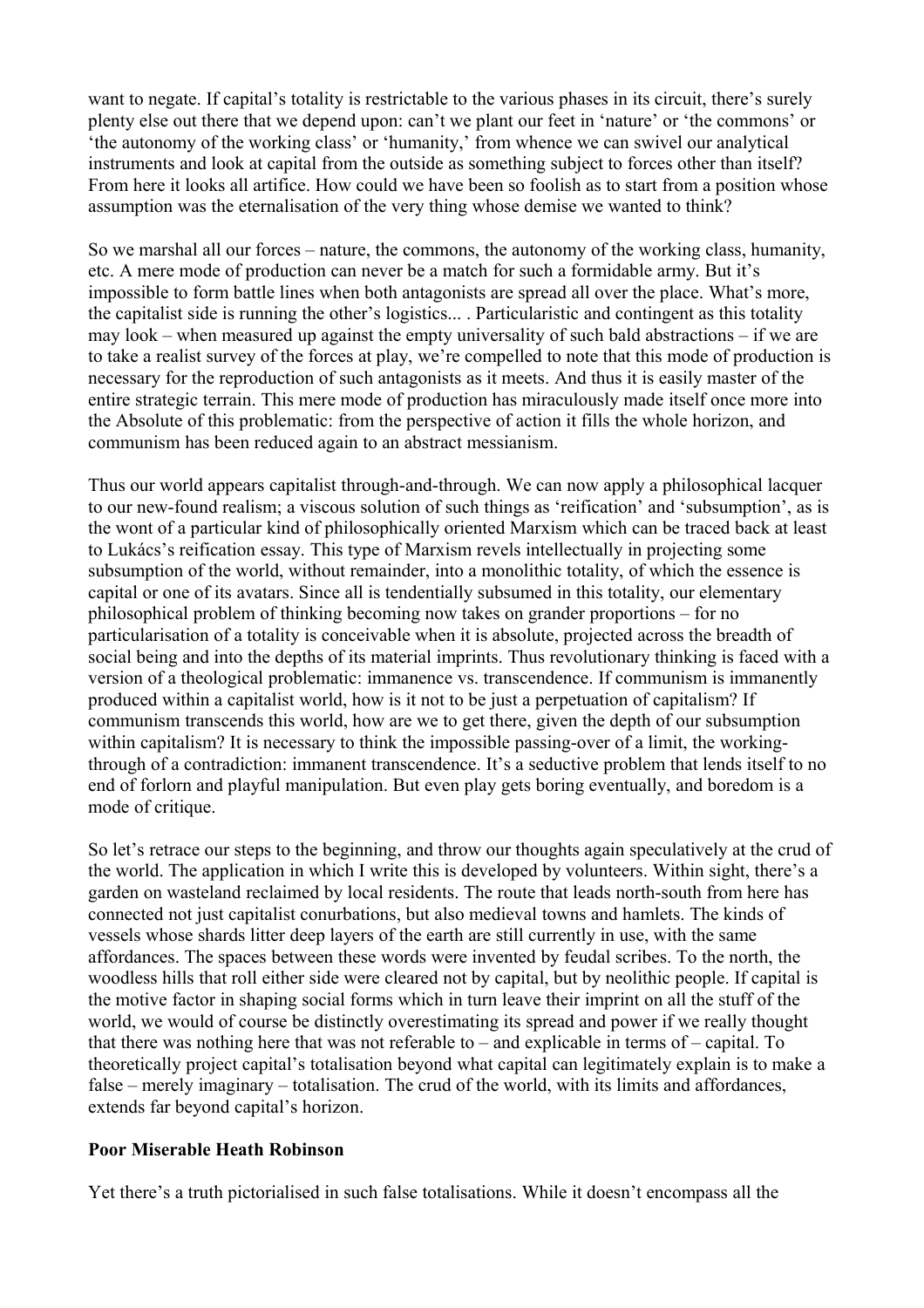world's stuff, capital's self-totalisation involves an inner tendency towards expansion, and the value form it autonomises projects itself as the potential universal to all the world's particulars. Capital thus makes a claim – however spuriously – to logical universality, while it subordinates one aspect of social reproduction after another to its prerogatives. Most importantly, in this process it posits a tendentially general proletarian 'we,' with everything at stake in this reproduction. This we, whose being is immanent to the capitalist mode of production, is only insofar as capital mediates its reproduction, putting it logically at stake in any overcoming of capital itself. It is never in a state of absolute identity with the creatures it subsumes – they'll always dwell in the crud of the world prior to inhabiting capitalist society – but insofar as capital mediates their reproduction, these creatures are posited as proletarians. This seizing-hold of social reproduction by capital, and this positing of a class for whom everything is at stake in this reproduction, is the real generalisation of the proletariat. Through this process, capital takes the lives of an expanding mass of humanity under its uncertain stewardship, generalising the stakes held in a capital-mediated social reproduction. At the same time, it has a tendency to corrode such reciprocality as there is in these bonds, throwing workers into ever more dependent conditions and insecurity. And as it does so, while the stakes are raised, the odds simultaneously lengthen. Thus a whole shape of life comes to be put precariously in question.

Meanwhile, integrative processes inherent to political-economic and technical levels tie this reproduction increasingly into a unified and globally articulated system. Practical-technical vectors written into the stuff of the world gradually lose much of the 'ready-to-hand'-ness appropriate to the Robinson-like practical individual, as their globality lends them an ineffable quality, always receding over the horizon of that individual's perception. 'My' actions are decreasingly encapsulable as complete or self-subsistent, meaningful in themselves, deferring vanishingly instead down a chain of other actions.

Now the 'state of nature' of the communist imaginary looks ever more remote from that of the Lockean practical type, while Rousseauian and Hobbesian terms lose sense: abstracted from this vast reproductive apparatus the human could be reduced neither to an ignoble, primordial state of violence nor to some precorrupted condition, but only to inanimate matter. A breakdown of capitalist reproduction becomes imaginable only as a breakdown of human reproduction per se, and the communist imaginary increasingly a mere blank negativity, its most concrete forms mirroring the emptiest, merely logical derivation from the theoretical artefacts we examined above. Now the most abstract anarchisms become the common sense of struggles, while social democracy whiffs of utopia.

It would be a strange thing to advocate wilfully either for that blank negativity, or for its simple, pragmatic management as we cling on to this apparatus for dear life; and there is no obvious mediating path. Besides, at this large scale, though we are never passive, there's little straightforward choice that comes into such matters. Yet the odds continue to lengthen while the stakes are raised. And thus at some point, we can reasonably speculate, the bulk of humanity will have to find another way of reproducing itself. It is inconceivable that it could do this instantaneously, or acting merely under the most abstract kind of spontaneity. It is also inconceivable that it could simply cut the cable on its capitalist life support and head back into some rusticating bliss. However abstractly this negation presents itself on the horizon, the course of any real revolutionary struggle to escape this bind will of course be entirely concrete; rich in articulations, coordinations, mediations. And while it would be vain to think we could draw up detailed blueprints in advance, it would also be absurd to advocate for mere passivity. So in the meantime we struggle as well as we can, and in the process we strain to trace the strategic logic of things, to map the crud of the world from where we stand, and to reflect that back into the struggles themselves.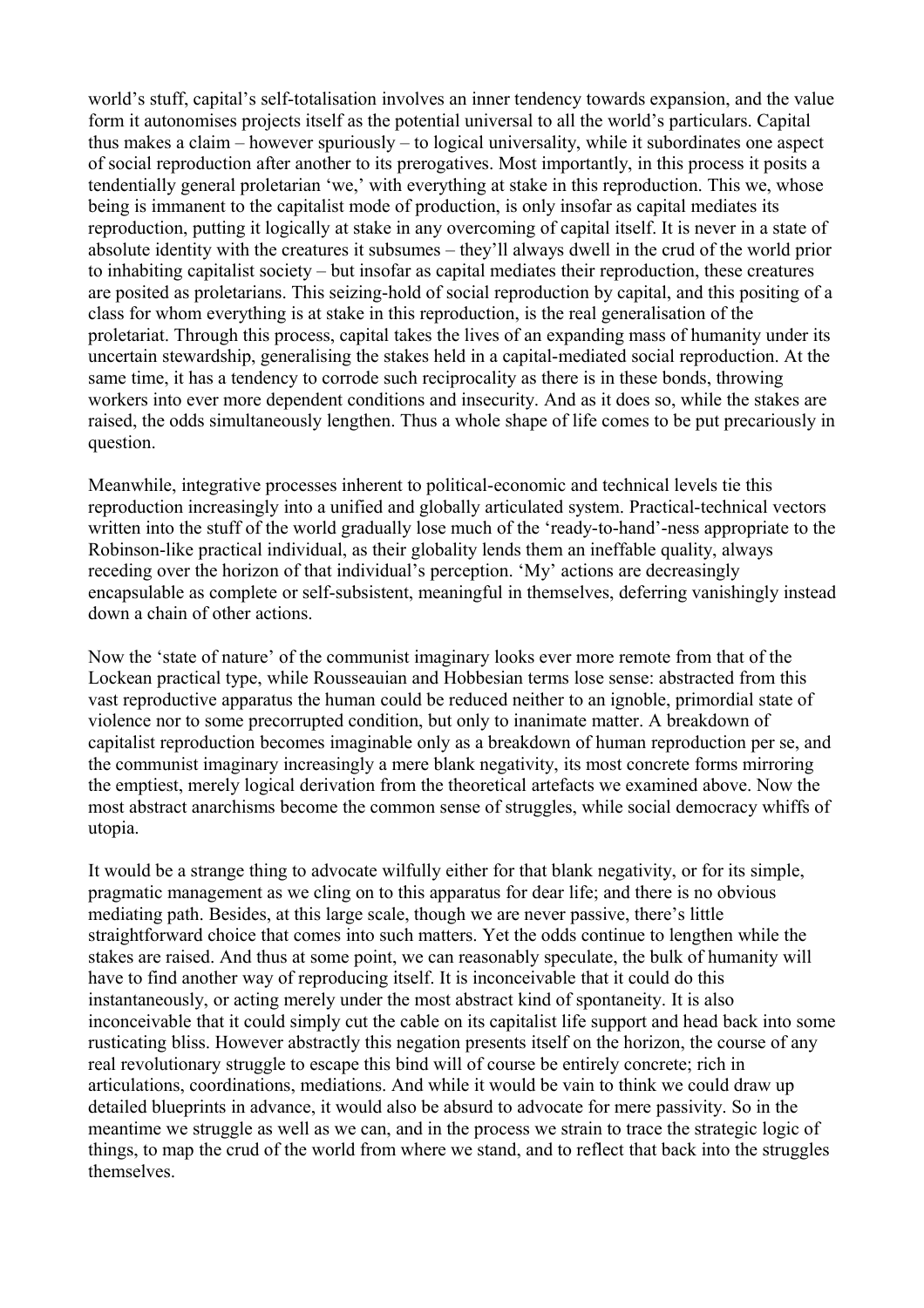# **Tangent Space**

So what will we do with all the crud of the world? The question does not stop asking itself. But it would be quixotic to think that we could answer it right away from some merely contemplative position, sorting all this shit into the columns of a communiser's inventory: keeps, junks, repurposes. There is stuff with regards to which it would be pointless to speculate as to the capitalist-ness or otherwise of its affordances, and there's stuff that would be of strategic significance in any revolutionary struggle. Yet the latter is precisely the kind that is most inextricably entwined with the global reproductive apparatus; it can't be disaggregated and evaluated in abstraction from that apparatus, and the problem it poses can't be resolved into a keeping or a junking. 'Repurposing' is probably closest to what people would find a need to do, but it's also the vaguest of these terms, and hardly an answer at all to a question which can only be posed properly in practice.

It would be a case of false totalisation to take all this stuff to be irredeemably capitalist: social forms cannot be identified with the crud of the world. But we also can't assume that such stuff could be freed from those forms and their uses, capitalist operators swapped for communist ones. Imaginings of some universal managed resolution to 'the infrastructure question' are as much effects of our second theoretical artefact as are insurrectionist fantasies.

Historical experience will never literalistically embody such abstractions. While capital remains to be at some point brought to a revolutionary terminus, from this angle we can't judge with any precision what might be the key moment. But it is reasonable to speculate that the infrastructure question would loom large; concretely, practically, irreducible in its complexity.

For all the abstractness of communism as it presents itself, it's still there, projected onto the horizon by a class relation which can only be insofar as it is coming to an end. Against the glare of this blank abstraction, the crud that clutters the terrain stands out in silhouette. It's impossible to say precisely how we will get there, or how long it will take: as we approach it, the horizon rolls back. But it's not always the same distance away: even if our steps have always fallen short until now, sometimes a steep gradient seems to bring it right up to our noses. And we might at least capture the falling-short with a concept: error. A cognate of the verb 'to err', error refers to a straying, a mistake, a lapse.

Thus always a relation between two points at minimum: something right, and something which deviates from it. In statistics, an error term may identify the influence of an unmeasured world beyond our model. And in mathematics, when an exact value can only be ascertained at infinity, specifiable error margins can at least define our proximity to that value. In engineering, error is the gap between a norm of how things should function, and how they actually do. In instances of error, our means fall short of the ends we project, and the error we confront names this lack of possibility.

The delimitation of error is a key aspect of the everyday practical world; a negative specification of the space of affordances in which particular ends may be pursued. In a fragile, interlocked world whose affordances are increasingly defined by the humourless literality of logic gates, you don't have to stray far from the pregiven cowpaths to bump into error. Indeed, as soon as one attempts something not given by the affordances of the world, the state of error – as a measure of incapacity – appears absolute. But with reconstructive effort, error may gradually be pushed back to the limits, defining a space of possibility.

As lived activity errs from the vectors shaped by capital's worldly movement, new paths will already be being trodden, new uses found for existing things, old uses taking new tools. Communist use, we might say, is repressed by capitalist crud, hemmed in as error. Incapacity would be the